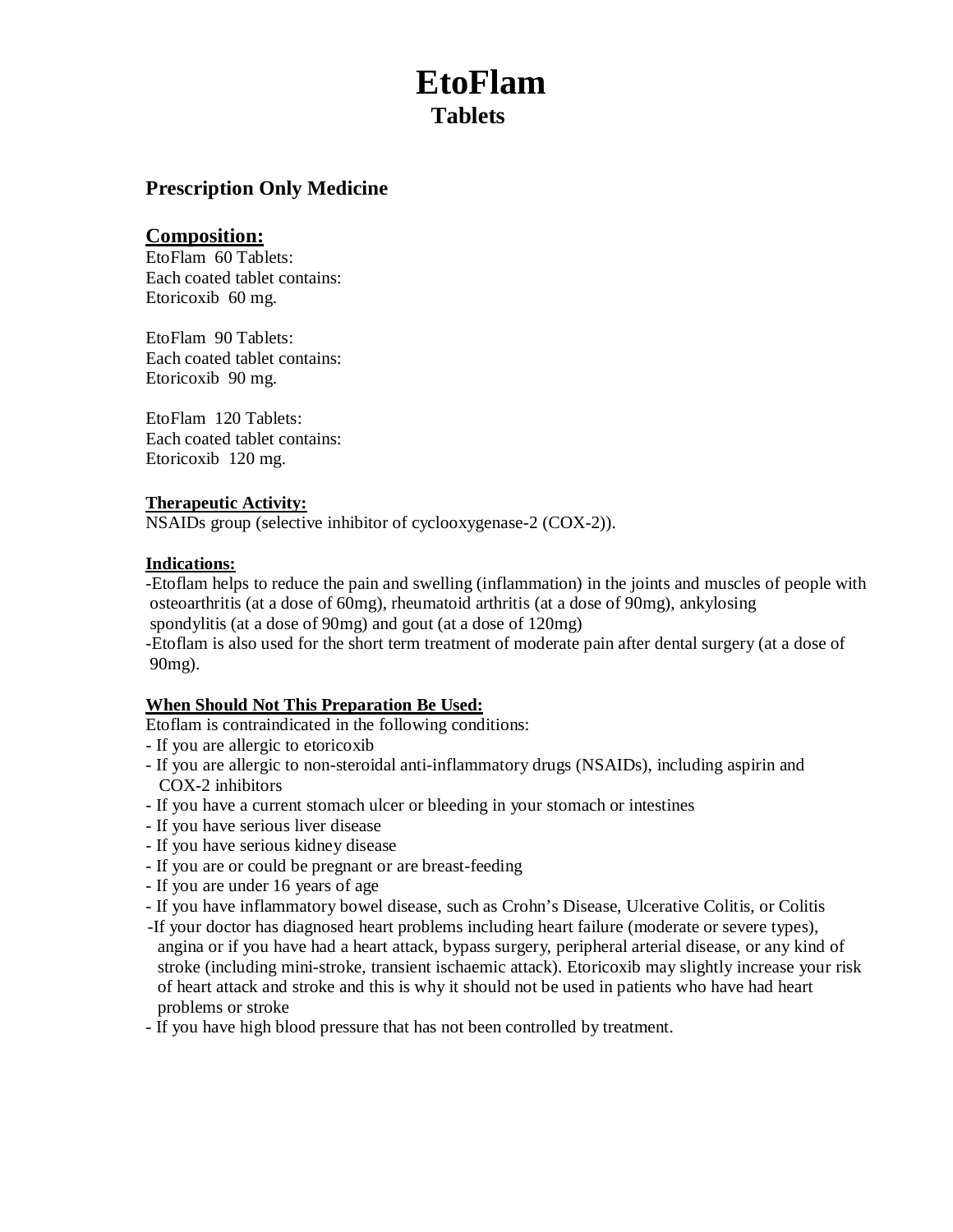# **Do Not Take This Medicine Without Consulting Your Physician Before Starting Treatment:**

- If you have a history of stomach bleeding or ulcers
- If you are dehydrated, for example by a prolonged bout of vomiting or diarrhea
- If you have swelling due to fluid retention
- If you have a history of heart failure, or any other form of heart disease
- If you have a history of high blood pressure. Etoflam can increase blood pressure in some people, especially in high doses, and your doctor will want to check your blood pressure from time to time
- If you have any history of liver or kidney disease
- If you are a woman trying to become pregnant
- If you are elderly (i.e., over 65 years of age).

#### **Warnings And Precautions:**

- If you are being treated for an infection. Etoflam can mask or hide a fever, which is a sign of infection
- If you have diabetes, high cholesterol, or are a smoker. These can increase your risk of heart disease.

# **How Will This Medicine Affect Your Daily Life:**

Etoflam may cause dizziness and sleepiness. Do not drive if you experience dizziness or sleepiness. Do not use any tools or machines if you experience dizziness or sleepiness.

#### **Side Effects:**

In addition to the desired effects of Etoflam, the below side effects may occur during the course of treatment. Do not be alarmed by reading the list of side effects, you may not suffer from any of them.

#### **Common:**

Weakness and fatigue, dizziness, headache, flu-like illness, diarrhoea, wind, nausea, indigestion (dyspepsia), stomach pain or discomfort, heartburn, changes in blood tests related to your liver, swelling of the legs and/or feet due to fluid retention (oedema), increased blood pressure, palpitations, bruising , dry socket (inflammation and pain after a tooth extraction).

#### **Uncommon:**

Stomach or bowel bloating, chest pain, heart failure, feeling of tightness, pressure or heaviness in the chest (angina pectoris), heart attack, stroke, mini-stroke (transient ischaemic attack), abnormal heart rhythm (atrial fibrillation), upper respiratory infection, high levels of potassium in your blood, changes in blood or urine tests relating to your kidney, changes in your bowel habits including constipation, dry mouth, mouth ulcers, taste alteration, gastroenteritis, gastritis, stomach ulcer, being sick (vomiting), irritable bowel syndrome, inflammation of the oesophagus, blurred vision, eye irritation and redness, nose bleed, ringing in the ears, vertigo, appetite increases or decreases, weight gain, muscle cramp/spasm, muscle pain/stiffness, inability to sleep, sleepiness, numbness or tingling, anxiety, depression, decreases in mental sharpness, breathlessness, cough, swelling of the face, flushing, skin rash or itchy skin, urinary tract infection, platelets decreased, decreased number of red blood cells, decreased number of white blood cells.

#### **Rare:**

Low blood levels of sodium, redness of the skin.

#### **Very Rare:**

Allergic reactions (which may be serious enough to require immediate medical attention) including hives, swelling of the face, lips, tongue, and/or throat which may cause difficulty in breathing or swallowing, bronchospasm (wheezing or shortness of breath), severe skin reactions, inflammation of the stomach lining or stomach ulcers that can become serious and may lead to bleeding, liver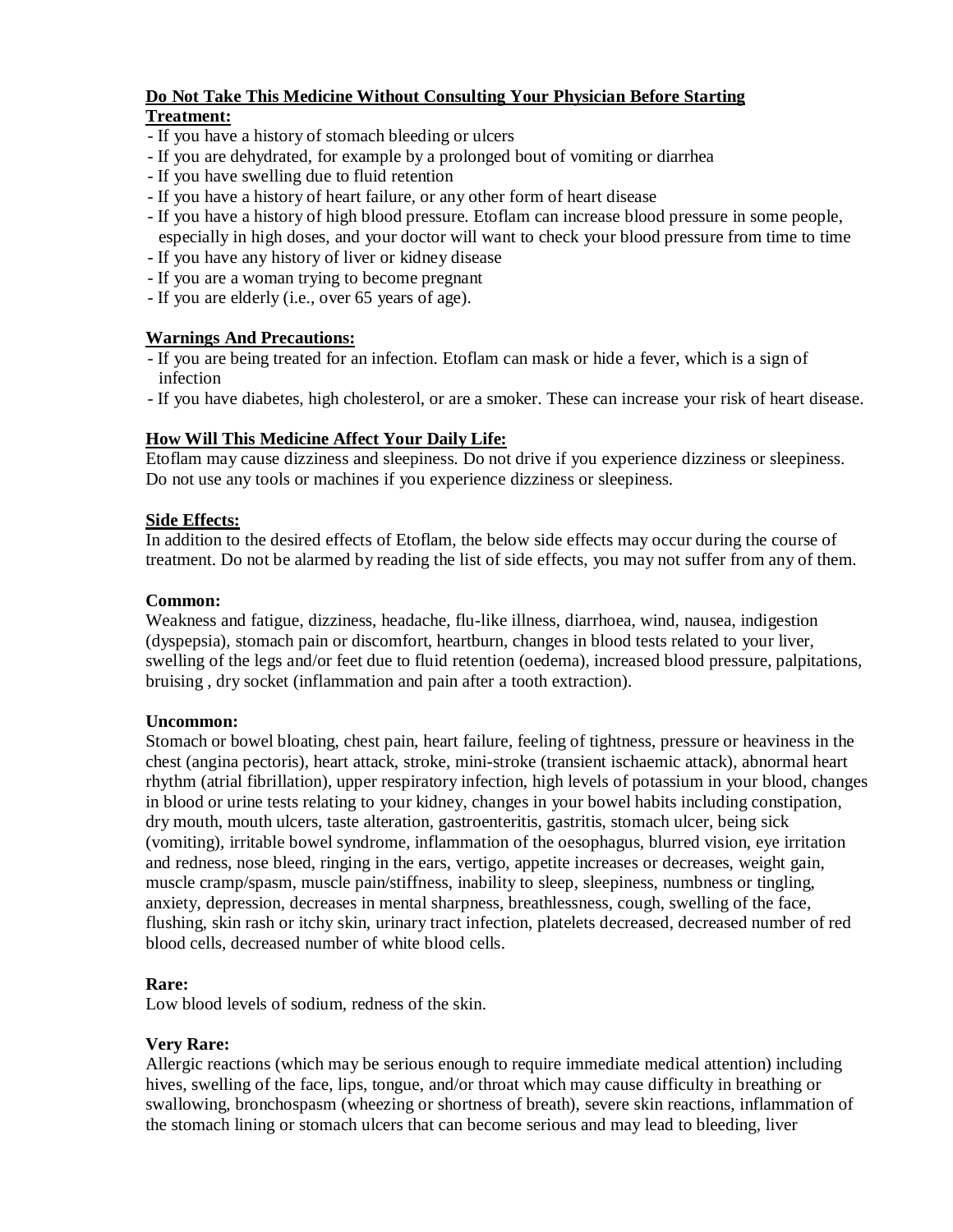problems, serious kidney problems, severe increase in blood pressure, confusion, seeing, feeling or hearing things that are not there (hallucinations).

#### **Not known:**

Yellowing of the skin and eyes (jaundice), liver failure, inflammation of the pancreas, fast heart rate, irregular heart rhythm (arrhythmia), restlessness, inflammation of the blood vessels.

If you develop any of these signs you should stop Etoflam and talk to your doctor immediately:

- Shortness of breath, chest pains, or ankle swelling appear or if they get worse
- Yellowing of the skin and eyes these are signs of liver problems
- Severe or continual stomach pain or your stools become black
- An allergic reaction- which can include skin problems such as ulcers or blistering, or swelling of the face, lips, tongue, or throat which may cause difficulty in breathing.

If any of the side effects gets serious or if you notice side effects not mentioned in this leaflet, consult your doctor.

# **Drug Interactions:**

If you are taking another medicine concomitantly or if you have just finished treatment with another medicine inform your physician in order to prevent hazards and lack of efficacy resulting from drug interactions. This is especially important for the following drugs: Anticoagulants (such as warfarin), rifampicin, methotrexate, ACE inhibitors and angiotensin receptor blockers (such as enalapril, ramipril, losartan and valsartan), lithium, diuretics, ciclosporin, tacrolimus, digoxin, minoxidil, salbutamol, birth control pills, hormone replacement therapy, high-dose aspirin and other antiinflammatory medicines.

#### **To Avoid Poisoning:**

- 1. Keep the medicine out of the reach of children
- 2. If an excessive dose is taken or if a child swallowed the medication accidentally, seek help at an emergency and take the remaining medicine with you
- 3. Do not induce vomiting without consulting the physician
- 4. Do not take your medication in the dark, always read the label and make sure you are taking the right medication
- 5. Always notice the expiry date and never take the medicine after the mentioned date
- 6. Avoid exposure of the drug to excessive heat and humidity during storage
- 7. Take the drug only as prescribed. In the case any adverse effect not mentioned in this leaflet develops, discontinue use and consult your physician.

# **Dosage And Directions For Use:**

- According to physician's instructions only
- Etoflam tablets should not be taken by children or adolescents under 16 years of age
- Take EtoFlam tablets by mouth once a day. Etoflam can be taken with or without food
- Swallow the medicine with a small amount of water.

#### **Missed Dose:**

- Take the missed dose as soon as you remember, unless it is almost the time for your next dose, skip the missed one and continue as your regular dose schedule
- Do not double the dose to make up the missed dose.

#### **Storage:**

Store at a temperature between 15-30ºC in the original package in order to protect from moisture.

# **Presentation:**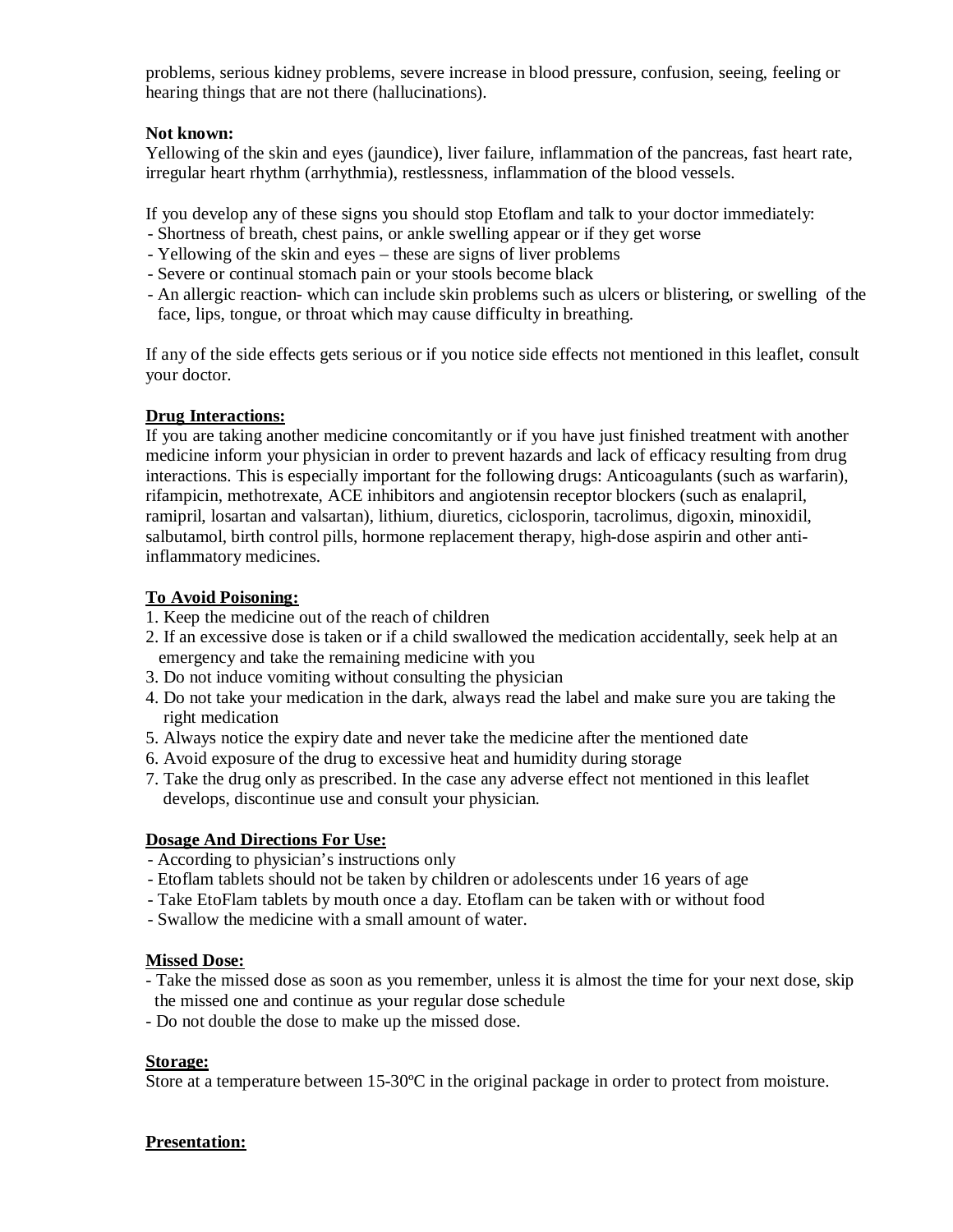EtoFlam 60 : A box of 10 film coated tablets EtoFlam 90 : A box of 10 film coated tablets EtoFlam 120: A box of 7 film coated tablets.

# **OD**<br>Beit Jala Pharmaceutical Co.

81, Al-Madaress St. P.O.Box 58 Beit Jala -Palestine http://www.beitjalapharma .com

1401310- 0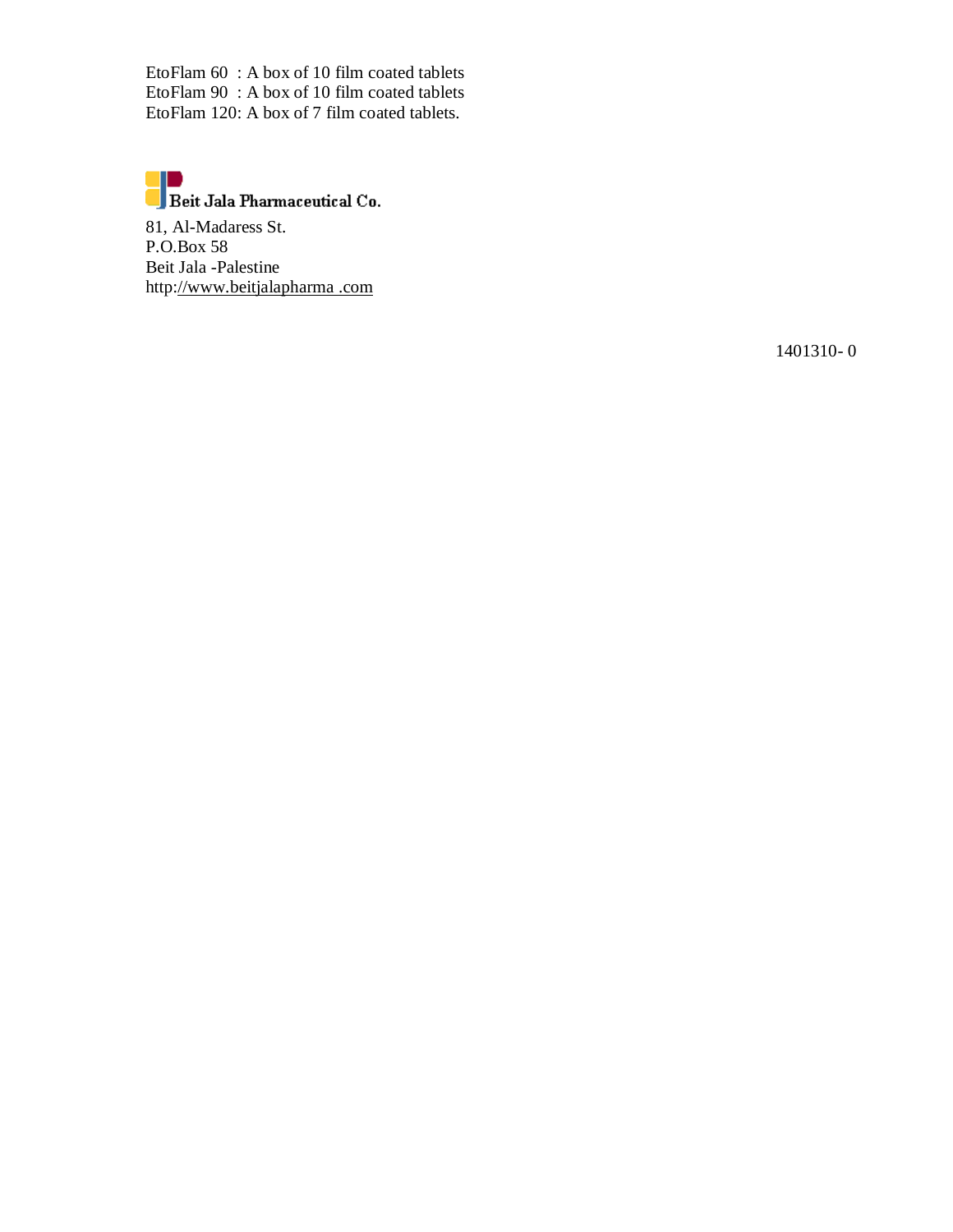**إتوفلام أقراص**

# **ملزم بوصفة طبیة**

**التركیبة الدوائیة:**  أقراص إتوفلام :٦٠ یحتوي القرص المغلف الواحد على: اتوري كوكسیب ٦٠ ملغم

أقراص إتوفلام :٩٠ یحتوي القرص المغلف الواحد على: اتوري كوكسیب ٩٠ ملغم

أقراص إتوفلام :١٢٠ یحتوي القرص المغلف الواحد على: اتوري كوكسیب ١٢٠ ملغم.

**الفاعلیة العلاجیة**  مجموعة مضادات الالتھاب غیر الستیرویدیة ( مثبط انتقائي لسایكلواوكسجینیز- ٢(-2COX( (.

**الاستعمالات:**  - یساعد إتوفلام في التخفیف من الألم و التورم (التھاب) في المفاصل و العضلات لدى الاشخاص الذین یعانون من فصال عظمي (بجرعة ٦٠ ملغم)،التھاب المفصل الروماتویدي(بجرعة ٩٠ ملغم ) ،التھاب الفقار الرثیاني (بجرعة ٩٠ ملغم) و النقرس (بجرعة ١٢٠ ملغم) - یستخدم إتوفلام أیضاَ للعلاج قصیر الأمد للألم المتوسط بعد جراحة الأسنان(بجرعة ٩٠ ملغم ) .

# **متى یمنع استعمال ھذا العلاج:** یمنع استخدام إتوفلام في الحالات التالیة: - إذا كنت تعاني من فرط الحساسیة للاتوري كوكسیب - إذا كنت تعاني من فرط الحساسیة لمضادات الالتھاب الغیر ستیرویدیة (NSAIDs(، بما في ذلك الأسبرین ومثبطات سایكلواوكسیجینیز -٢ (COX-2) - إذا كنت تعاني من قرحة نشطة في المعدة أو نزف في المعدة أو في الأمعاء - إذا كنت تعاني من مرض كبدي وخیم - إذا كنت تعاني من مرض كلوي وخیم - إذا كنت دون سن ١٦ سنة-إذا كنت حاملا ً أو من المحتمل ان تصبحي حامل او إذا كنت مرضعة - إذا كنت تعاني من مرض الأمعاء الإلتھابي مثل مرض كرون ، التھاب القولون التقرحي ، أو التھاب القولون - إذا شخص طبیبك مشاكل في القلب بما في ذلك فشل القلب الاحتقاني (الأنواع المتوسطة أو الخطیرة)، ذبحة صدریة أو إذا عانیت من نوبة قلبیة، جراحة مجازة، مرض الأوعیة الدمویة المحیطیة، أو أي نوع من السكتة الدماغیة (بما في ذلك الجلطة المصغّرة، نلوقِنْقار ِیَّة ٌ عابرِرَة). اتوري كوكسیب قد یزید بشكل طفیف من خطر النّوبة القلبیة والسكتة الدماغیّة ولهذا لا یجب أن یستخدم في المرضى الذین لدیھم مشاكل في القلب أو سكتة دماغیة - المرضى الذین یعانون من ارتفاع ضغط الدم الغیر مسیطرعلیھ بالعلاج.

**لا تستخدم ھذا الدواء دون استشارة طبیبك قبل بدء العلاج:** - إذا كنت تعاني تاریخفیما یتعلق بنزف م َعِدي أو تقرحات - إذا كنت تعاني من الجفاف، على سبیل المثال بسبب نوبة طویلة من القيء أو الإسھال - إذا كان لدیك انتفاخ نتیجة لإحتباس السوائل - إذا كنت تعاني من تاریخ فیما یتعلق بفشل القلب الاحتقاني، او أي أنواع أخرى من امراض القلب - إذا كنت تعاني من تاریخ ضغط دم مرتفع. إتوفلام قد یرفع ضغط الدم في بعض الأشخاص، خصوصا ً في الجرعات العالیة، وطبیبك سوف یرغب بفحص ضغط دمك من وقت لآخر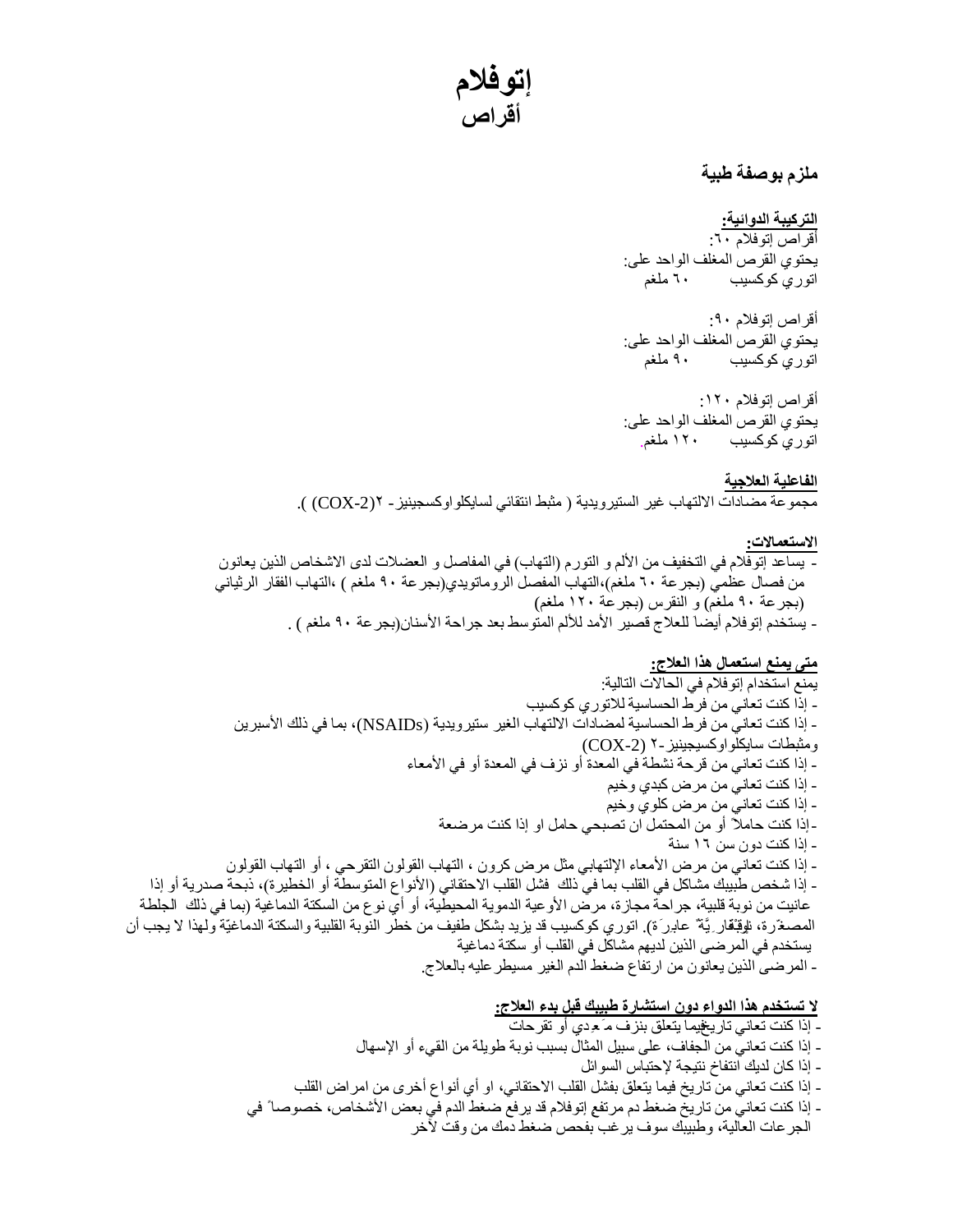- إذا كان لدیك أي تاریخ مرضي فیما یتعلق بأمراض الكبد والكلیة - إذا كنت امرأة تحاول أن تصبح حامل - إذا كنت مسن ( أكثر من ٦٥ سنة من العمر).

**التحذیرات و الإحتیاطات:** 

- إذا كنت تتلقى العلاج بسبب عدوى. إتوفلام قد یغطي أو یخفي الحمى، والتي ھي عرض للعدوى -إذا كنت تعاني من السكري،كولیستیرول مرتفع أو إذا كنت مدخنا .ًیمكن لھذه العوامل أن تزید من خطر إصابتك بمرض قلبي.

**كیف یؤثر ھذا الدواء على حیاتك الیومیة:** إتوفلام قد یسبب دوخة، نعاس.لا تقم بالسیاقة إذا عانیت دوخة أو نعاس. لا تقم باستعمال أي أدوات أو آلات إذا عانیت دوخة أو نعاس.

**الأعراض الجانبیة:**  إضافة إلى التأثیرات العلاجیة المرغوبة لاقراص إتوفلام ، الأعراض الجانبیة المدرجة في الأسفل قد تحدث أثناء فترة العلاج. لا تشعر بالقلق عند قراءة قائمة الأعراض الجانبیة، قد لا تعاني من أي من ھذه الأعراض.

 **- شائعة:**

 ضعف عام وتعب، دوخة، صداع، مرض شبیھ بالإنفلونزا، إسھال، ریاح، غثیان، صعوبة في الھضم (عسر الھضم)، ألم أو انزعاج في المعدة، حرقة م َعِدیّة ، تغیرات في فحوص الدم لوظائف الكبد، انتفاخ الساقین و/ أو القدمین نتیجة لاحتباس السوائل (وذمة)، إرتفاع ضغط الدم، خفقان، كدمات، سنخ جاف (إلتھاب وألم بعد خلع الأسنان).

 **- غیر شائعة:**

 إنتفاخ في البطن أو الأمعاء، ألم في الصدر، ھبوط في القلب، الشعور بالضیق، ضغط أو ثقل في الصدر (ذبحة صدریة)، نوبة قلبیة، سكتة دماغیة، جلطة صغیرة (نوبة احتباسیة عابرة)، نظم غیر عادي للقلب (إختلاج أذیني)، عدوى القناة التنفسیة العلویة، ارتفاع مستویات البوتاسیوم في الدم، تغیرات في فحوص الدم أو البول لوظائف الكلى، تغیر في عادات الأمعاء بما في ذلك الإمساك، جفاف الفم، تقرحات في الفم، تغیر في التذوق، إلتھابات في المعدة أو الأمعاء، إلتھاب المعدة، تقیؤات، متلازمة القولون العصبي، التھاب في المريء، رؤیة مشوشة، تھیج واحمرار في العین، رعاف، طنین في الأذنین، دوار، زیادة أو انخفاض الشھیة، زیادة في الوزن، تقلص/ تشنج عضلي، ألم/ تصلب عضلي، عدم القدرة على النوم، نعاس، وخز أو خدران، قلق، اكتئاب، ھبوط في حدة الذھن، ضیق في التنفس، سعال، انتفاخ الوجھ، إحمرار الوجھ، طفح أو حك جلدي، عدوى المسالك البولیة ، إنخفاض الصفائح الدمویة، انخفاض عدد خلایا الدم الحمراء، انخفاض عدد خلایا الدم البیضاء.

> **- نادرة:** نسب منخفضة للصودیوم في الدم، إحمرار في الجلد.

 **- نادرة جدا:ً** تفاعلات تحسسیة (التي قد تكون جدیة بصورة كافیة بحیث تتطلب علاجا ً طبیا ً فوریا ً)، تشمل شرى، انتفاخ الوجھ، الشفاه، اللسان، و/ أو الحنجرة حیث یمكن أن تسبب صعوبة في التنفس أو البلع، تشنج القصبات (صفیر أو ضیق في التنفس)، ردود فعل جلدیة حادة، إلتھاب في جدار المعدة أو تقرحات في المعدة التي یمكن أن تكون خطیرة وقد تؤدي إلى نزف، مشاكل في الكبد، مشاكل خطیرة في الكلى، إرتفاع حاد في ضغط الدم، إرتباك، رؤیة، الشعور أو سماع أشیاء لیست موجودة (ھلوسات).

 **- غیر معروفة:** إصفرار الجلد أو العینین (یرقان)، فشل كبدي، إلتھاب في البنكریاس، نظم سریع للقلب، نظم غیر منتظم (اضطراب النظم)، تململ، إلتھاب الأوعیة الدمویة.

 إذا تطورت لدیك أي من ھذه الأعراض یجب علیك إیقاف إتوفلام والتحدث إلى طبیبك حالا:ً ضیق في التنفس، ألم في الصدر، أو إنتفاخ الكاحلین التي تظھر أو تتفاقم إصفرار الجلد والعینین- ھذه إشارات لمشاكل في الكبد ألم م َعِدي حاد أو براز أسود رد فعل تحسسي- والذي یمكن أن یشمل مشاكل جلدیة مثل تقرحات أو حویصلات أو انتفاخ الوجھ، الشفتین، اللسان، أو الحلق والذي قد یسبب صعوبة في التنفس.

إذا أصبحت أي من الأعراض الجانبیة خطیرة أو إذا لاحظت أعراض جانبیة لم تذكر في ھذه النشرة، قم بإستشارة طبیبك.